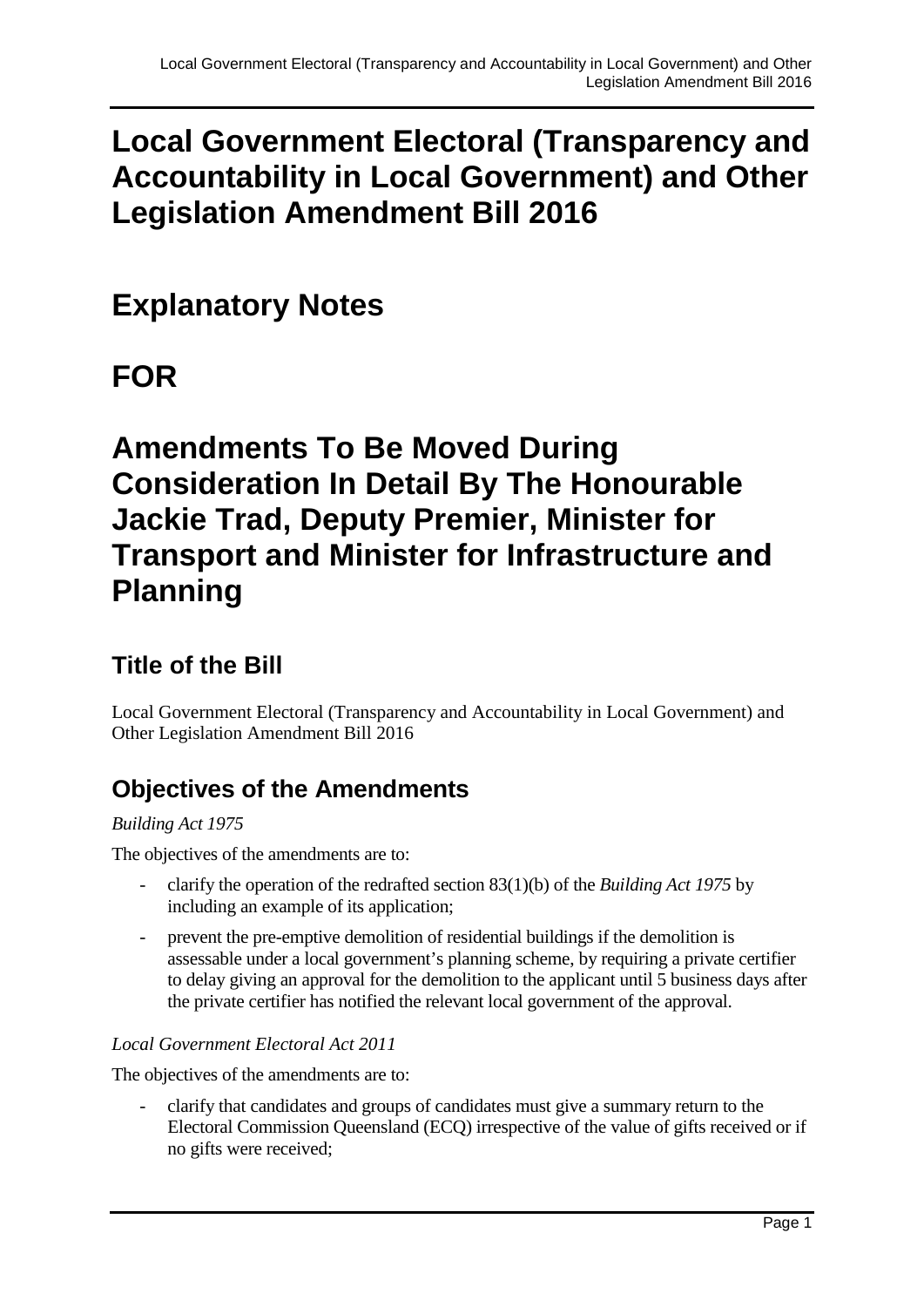- correct action commands in clauses 25(1) and 26(1) of the Bill.

The amendments will implement Recommendation 2 and a comment about drafting made by the Infrastructure, Planning and Natural Resources Committee (the Committee) in Report No. 43 titled Local Government Electoral (Transparency and Accountability in Local Government) and Other Legislation Amendment Bill 2016, which was tabled in the Parliament on 7 March 2017.

#### *Planning Act 2016*

The objectives of the amendments are to:

- clarify that amending a planning scheme to include a "party house restriction area" is not an "adverse planning change" for the purpose of claiming compensation under chapter 2, part 4, division 2;
- include reference to development schemes under the *Economic Development Act 2012* as matters a designator must have regard to in making a designation;
- clarify nothing stops a regulation identifying more than one assessment manager in relation to different parts of particular development, as a way of further clarifying the intended operation of amendments in the Bill dealing with the relationship between private certifiers under the *Building Act 1975* and local governments, in assessing building work that is assessable under a local planning instrument;
- simplify and streamline the process for the Minister to approve amendments to the standard conditions of a deemed approval;
- re-instate the Minister as the "responsible entity" for assessing change applications related to development approvals given by the Minister under a call-in under chapter 3 part 6;
- correct a minor error in the assessment arrangements for State heritage places;
- clarify a transitional provision for applications to convert infrastructure to trunk infrastructure;
- include a transitional arrangement clarifying the arrangements for calculating a maximum adopted charge for the financial year in which the Act commences;
- clarify transitional arrangements for approved plans of subdivision;
- make several minor changes to appeal arrangements under schedule 1 for the Development Tribunal to better align them with arrangements under existing legislation;
- make several changes to the appeal arrangements under schedule 1 to clarify them, in particular by confirming the longstanding arrangement that appeal rights are unavailable against decisions made about development applications called in under chapter 3, part 6;
- move the definition of "storey" from schedule 2 to schedule 1 (with respect to building appeal matters), in order to facilitate a different definition of "storey" to be included in the proposed *Planning Regulation 2017* to be used for planning assessment matters.

#### *Planning (Consequential) and Other Legislation Amendment Act 2016*

The objectives of the amendments are to: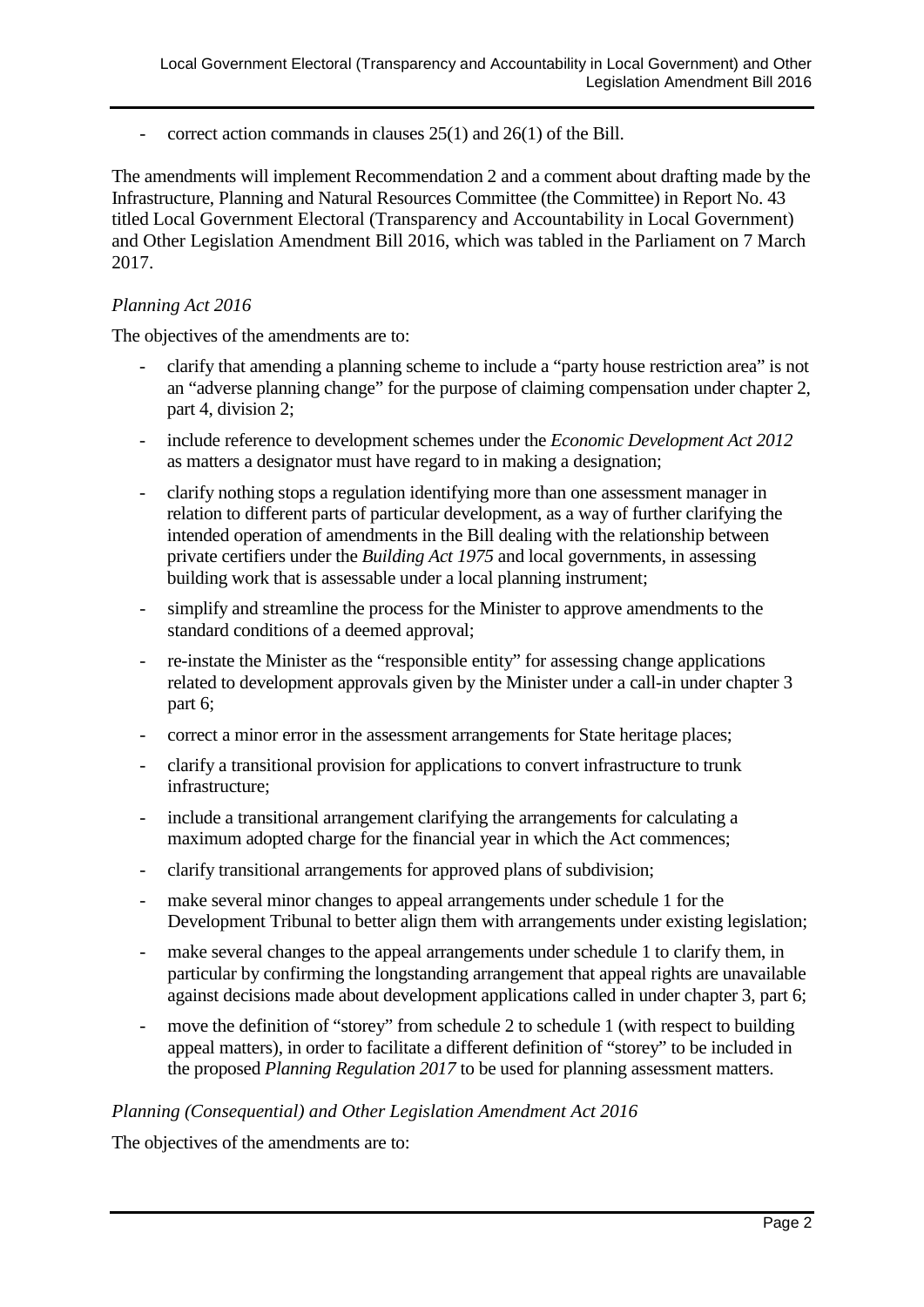- remove a duplicated term, and insert a note to clarify the relationship between the functions of a private certifier under section 48 of the *Building Act 1975* and building certifying functions under section 10 of that Act;
- clarify the operation of the redrafted section 83(1)(b) of the *Building Act 1975* by including an example of its application.

#### *Sustainable Planning Act 2009*

The objective of the amendment to create a clearer link between amendments in the Bill stating the circumstances under which a development approval given by a private certifier does not authorise development to start, and the development offence of carrying out development without an effective development permit.

### **Achievement of the Objectives**

#### *Building Act 1975*

The policy objective is achieved through:

- including of an appropriate example under section 83(1)(b) of the *Building Act 1975*, referring to parts of building work being assessable under both a regulation and a local government's planning scheme; and
- including new subsections (4A) and (4B) in section 88 of the *Building Act 1975*, identifying the particular circumstances under which a private certifier must wait 5 business days after notifying the relevant government of a development approval before giving the approval documents to the applicant.

#### *Local Government Electoral Act 2011*

#### *Summary returns about gifts*

The policy intent of the *Local Government Electoral Act 2011* (LGEA) sections 117(3A) and 118(3A) (as inserted by clauses 16 and 17 of the Bill) is to continue the existing requirements under the LGEA for a summary return to be given to the ECQ within 15 weeks after polling day stating the total value of all gifts received during the disclosure period and the number of entities that gave the gifts. If no gifts are received during the disclosure period, the summary return is to state that no gifts were received during the disclosure period.

Because new sections 117(1) and 118(1) of the LGEA (as inserted by the Bill clauses 16 and 17) apply sections 117 and 118 if gifts of \$500 or more are received during the relevant disclosure period, the Committee identified that sections 117(1) and section 118(1) may create uncertainty about the requirements under section 117(3A) and section 118(3A) for a return to be given to the ECQ if no gifts are received or if the total value of gifts received is less than the disclosure threshold.

The policy objective will be achieved by amending clauses 16 and 17 of the Bill to provide that the disclosure threshold in the LGEA sections 117 and 118 applies only to contemporaneous returns and a summary return is required to be given to the ECQ within 15 weeks after polling day stating the total value of all gifts received during the disclosure period and the number of entities that gave the gifts. If no gifts are received during the disclosure period, the summary return is to state that no gifts were received during the disclosure period.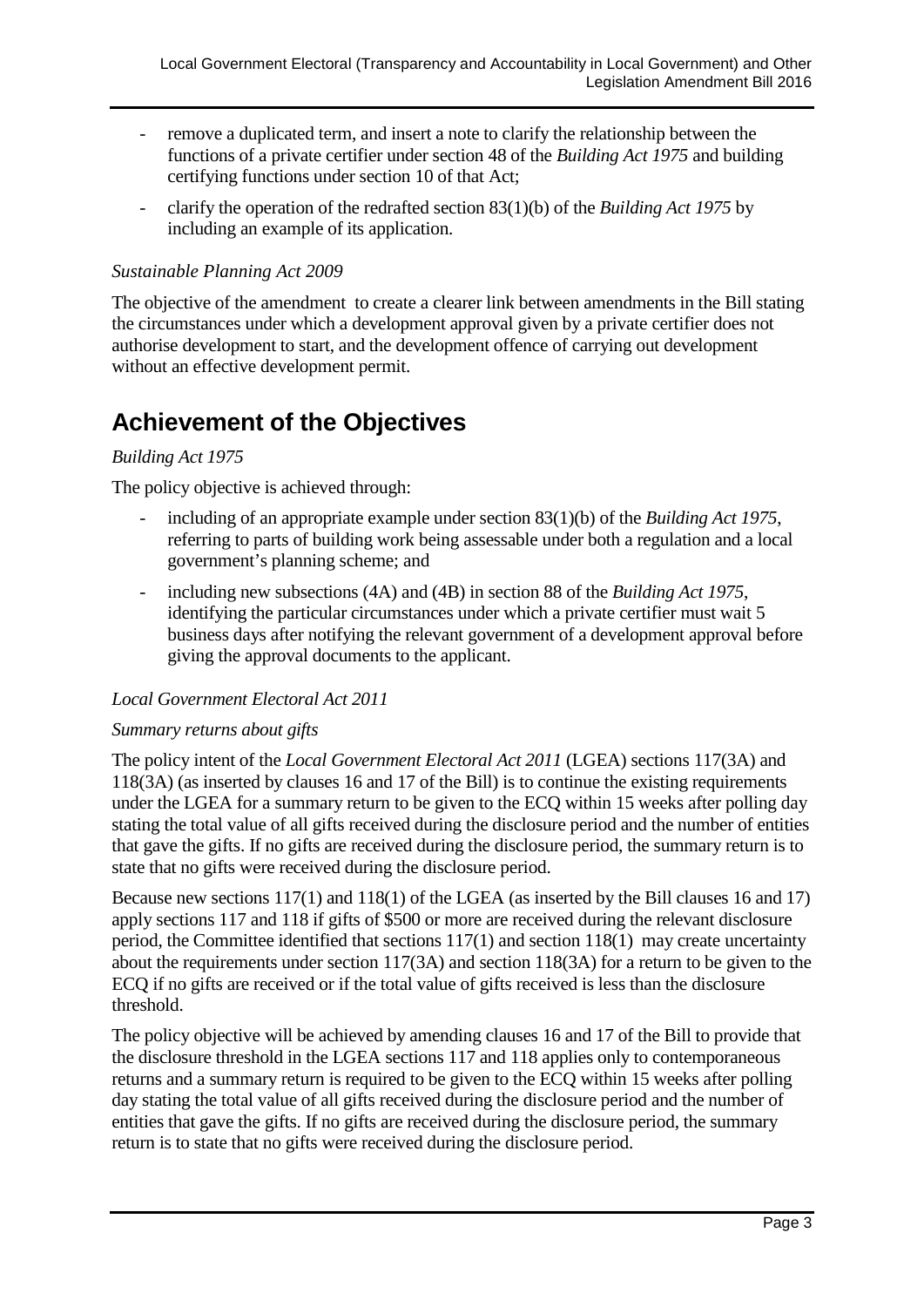#### *Action commands*

The Committee report noted that clauses 25 and 26 of the Bill contained minor drafting errors regarding the instructions for amendments to be made to the LGEA sections 126(5) and 127(5) respectively. The policy objective will be achieved by correcting the action commands in clauses 25(1) and 26(1) of the Bill by removing the references to 'omit'.

#### *Planning Act 2016*

The policy objective is achieved through making several clarifying or correcting amendments to relevant sections of the *Planning Act 2016*.

#### *Planning (Consequential) and Other Legislation Amendment Act 2016*

The policy objective is achieved through making several amendments to the *Planning (Consequential) and Other Legislation Amendment Act 2016*. In the case of the proposed amendment inserting an example in section 83(1)(b) of the *Building Act 1975*, it is necessary to include the amendment in both the *Building Act 1975* and the *Planning (Consequential) and Other Legislation Amendment Act 2016*, as the latter Act replaces the relevant parts of section 83 of the former.

#### *Sustainable Planning Act 2009*

The policy objective is achieved by inserting an amendment in section 578 of the *Sustainable Planning Act 2009*, dealing with development offences, linking the term "effective development permit" under that section with the amendments in the Bill to both the *Sustainable Planning Act 2009* and the *Planning Act 2016* that identify circumstances under which a development approval given by a private certifier does not authorise development to occur.

## **Alternative Ways of Achieving Policy Objectives**

There are no alternative ways to achieve the policy objectives.

### **Estimated Cost for Government Implementation**

There are no costs associated with the amendment.

### **Consistency with Fundamental Legislative Principles**

The clarifications to schedule 1 of the *Planning Act 2016* could be viewed as a fundamental legislative principles issue if it were accepted that they affected a clear conferral under that schedule of appeal rights against decisions by the Minister about called-in applications.

Under the *Planning Act 2016*, and unlike the *Sustainable Planning Act 2009*, the Minister is **not** characterised as the assessment manager for a called-in application, or the responsible entity for a called-in change application. Nor is the Minister's decision about a called-in application taken to be the decision of the original assessment manager or responsible entity.

However, under the relevant tables in schedule 1, it is the assessment manager who is the respondent for applicant and submitter appeals about decisions on development applications. In other words, the schedule does not contemplate the Minister being the respondent in such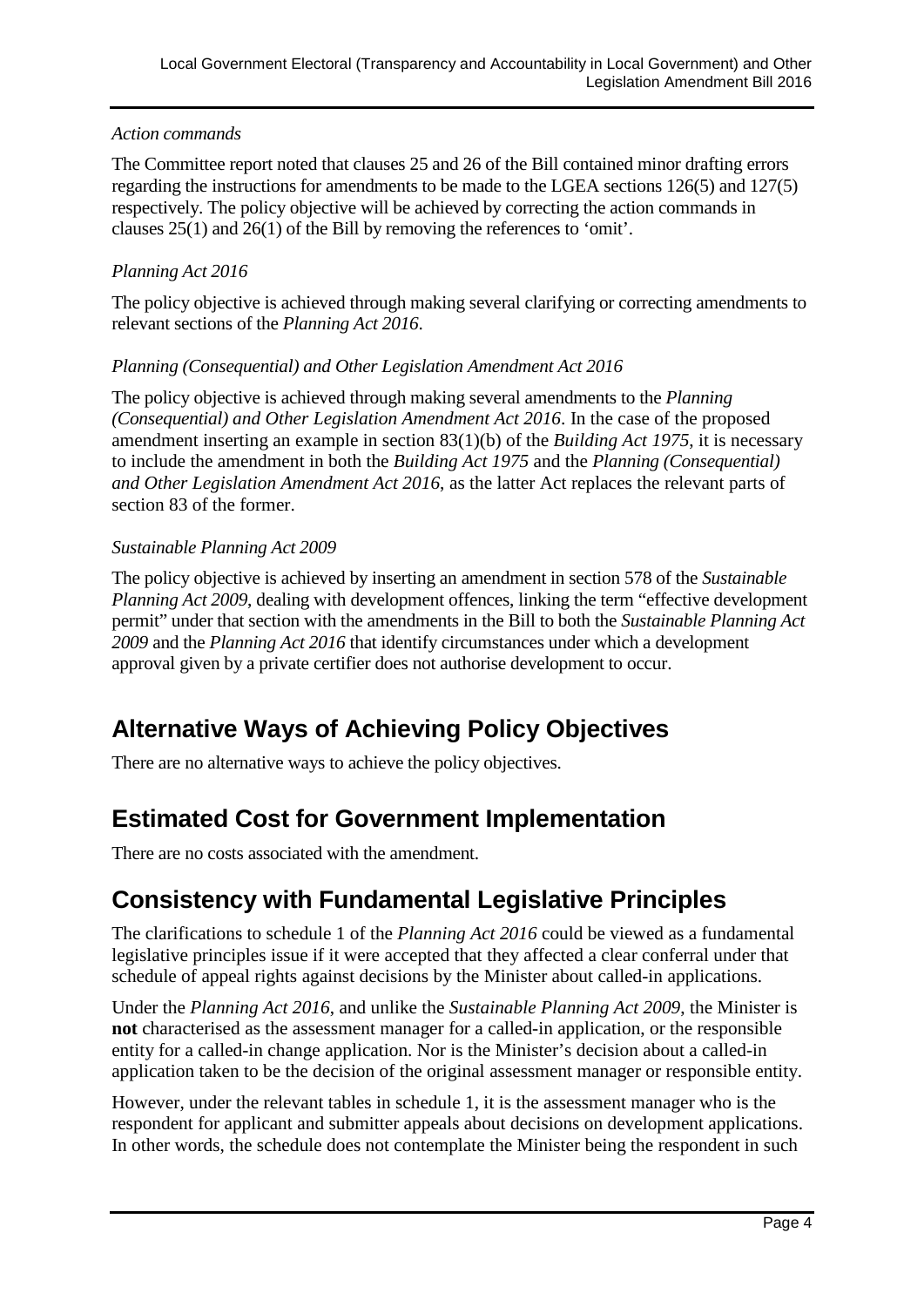appeals. This creates an inconsistency between the headings to the relevant items in the tables and the contents of the tables themselves, which requires clarification.

## **Consultation**

As these make drafting clarifications, no consultation has been undertaken.

# **NOTES ON PROVISIONS**

The Bill part 3—Amendment of Building Act 1975

*Amendment 1* amends clause 8 (Amendment of s83 (General restrictions on granting building development approval)), by inserting an example of the operation of the reworded section 83(1)(b) of the *Building Act 1975*, consistent with recommendation 5 of the Committee's report.

*Amendment 2* inserts new clauses 8A (Amendment of s88 (Giving approval documents to applicant)) and 8B (Insertion of new ch 11, pt 18A) after clause 8. Clause 8A inserts new subsections (2A) and (2B) into section 88 of the *Building Act 1975*, and replaces subsection (4) of that section. The amendments establish when a private certifier must wait 5 business days before giving approval documents to the applicant for the approval.

Under the *Building Act 1975*, section 86, a private certifier must give the relevant local government a copy of any application and approval documents for each approval the private certifier gives, and pay the local government a fee.

Under section 87, the local government must immediately acknowledge receipt of the documents if the private certifier complies with section 86.

Section 88 prevents the private certifier giving the applicant the approval until the private certifier has complied with section 86. However section 88 does not require the private certifier to await the local government's acknowledgement under section 87 before giving the approval documents to the applicant.

Consequently it is currently possible for a private certifier to give the approval documents to the local government and the applicant almost simultaneously. If an assessment of the building work is required under the local government's planning scheme, this may allow:

- an approval to be given to an applicant by the private certifier before a development approval is in effect reflecting assessment of the building work under the local government's planning scheme, as required under section 83(1)(b); or
- if a development approval reflecting assessment of the building work under the local government's planning scheme is in effect – an approval to be given by the private certifier which is inconsistent with the earlier approval.

Under these circumstances, the local government may have insufficient time to check the approval given by the private certifier, and take any necessary action to address either of the these two possible situations. In particular, if the building work involves demolition, there is unlikely to be any realistic opportunity for the building to be re-instated to its previous condition once demolished. This issue has arisen several times in relation to the demolition of character housing that requires assessment under Brisbane City Council's planning scheme.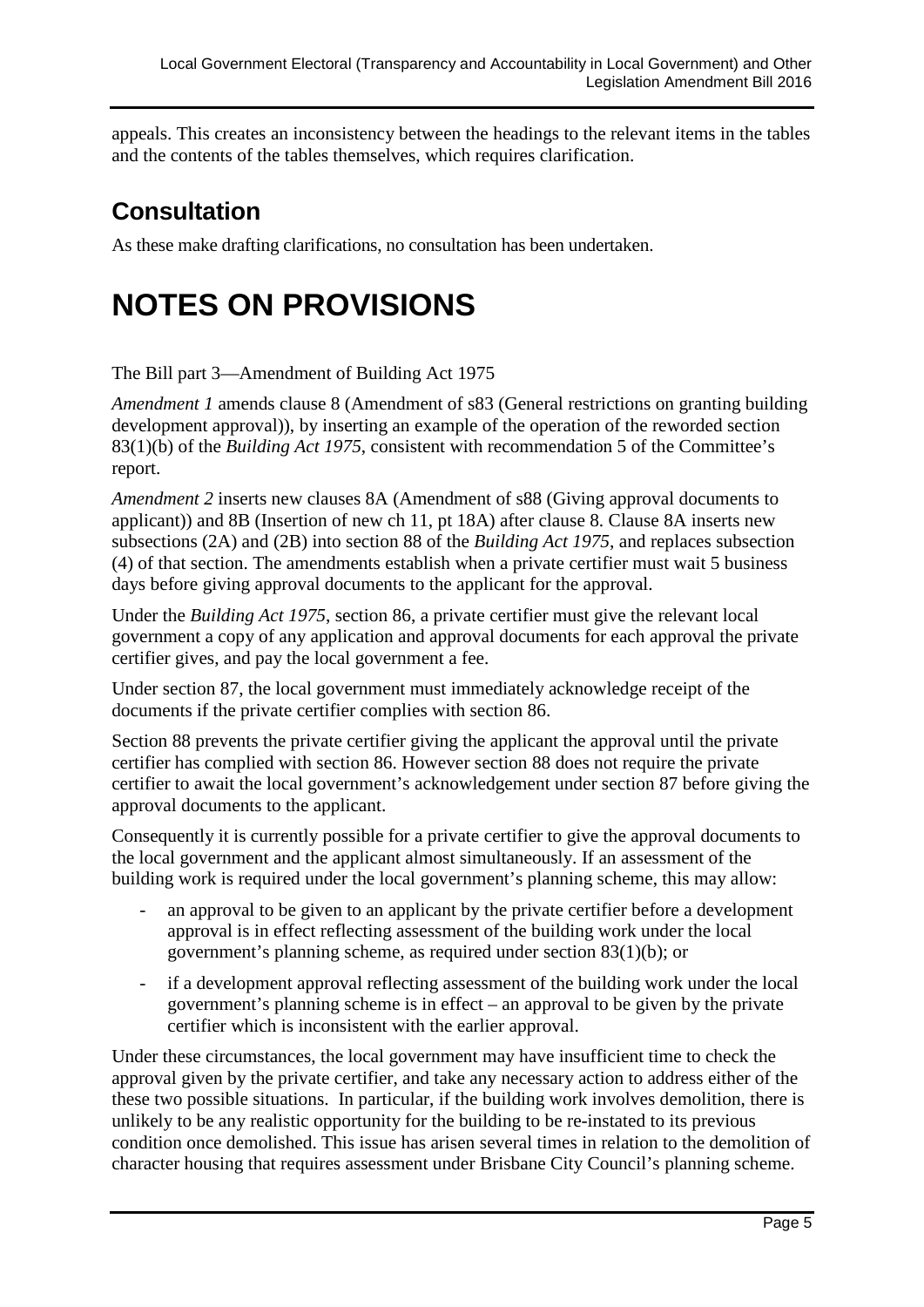Proposed clause 8A inserts new subsections (2A) and (2B) into section 88 of the *Building Act 1975.* Subsection (2B) requires a private certifier to wait for 5 business days after complying with section 86(1) before giving the applicant a copy of the approval documents (under the *Planning Act 2016*, section 71, a development approval does not take effect until it is given, or until any appeal about the approval ends).

Subsection (2A) limits the effect of subsection (2B) to building work involving the demolition of a building used only or mainly for residential purposes that is assessable against a local government's planning scheme. This would for example exclude a building used predominantly for commercial or industrial purposes, but which contained a minor residential component such as a caretaker's residence.

Contravention of subsection (2B) may incur a penalty of up to 165 penalty units.

Subsection (2B) may add up to 5 additional business days to the assessment time for particular development applications to private certifiers. However the number of applications to which subsection 2B applies is limited considerably by subsection 2A. Clause 8B inserts a transitional provision for clause 8A, providing that the provisions of clause 8A do not apply in relation to applications approved by a private certifier before the commencement of the Local Government Electoral (Transparency and Accountability in Local Government) and Other Legislation Amendment Bill 2016*.*

The Bill part 4—Amendment of Local Government Electoral Act 2011

*Amendment 3* amends clause 16 (Amendment of s 117 (Gifts to candidates)) to clarify that the disclosure threshold of \$500 applies only to contemporaneous returns and that a summary return is required to be given to the ECQ within 15 weeks after polling day stating the total value of all gifts received during the disclosure period and the number of entities that gave the gifts. If the candidate receives no gifts during the disclosure period, the summary return is to state that no gifts were received during the disclosure period.

*Amendment 4* amends clause 17 (Amendment of s 118 (Gifts to groups of candidates)) to clarify that the disclosure threshold of \$500 applies only to contemporaneous returns and that a summary return continues to be required to be given to the ECQ within 15 weeks after polling day stating the total value of all gifts received during the disclosure period and the number of entities that gave the gifts. If no gifts are received during the disclosure period, the summary return is to state that no gifts were received during the disclosure period.

*Amendment 5* amends clause 17 (Amendment of s 118 (Gifts to groups of candidates)) to clarify that the agent for a group of candidates must give the ECQ a return within the required period for the election if a person acting on behalf of a group of candidates, as well as a member of the group, receives a gift during the disclosure period.

*Amendments 6 and 7* amend clause 25 (Amendment of s 126 (Requirement for candidate to operate dedicated account)) and clause 26 (Amendment of s 127 (Requirement for group of candidates to operate dedicated account)) respectively to remove the action command 'omit' in clause 25(1) and clause 26(1) to correct minor drafting errors.

#### The Bill part 5—Amendment of Planning Act 2016

*Amendment 8* inserts a new clause 32A (Amendment of s30 (When this division applies)) amending section 30 of the *Planning Act 2016* to clarify that an amendment of a planning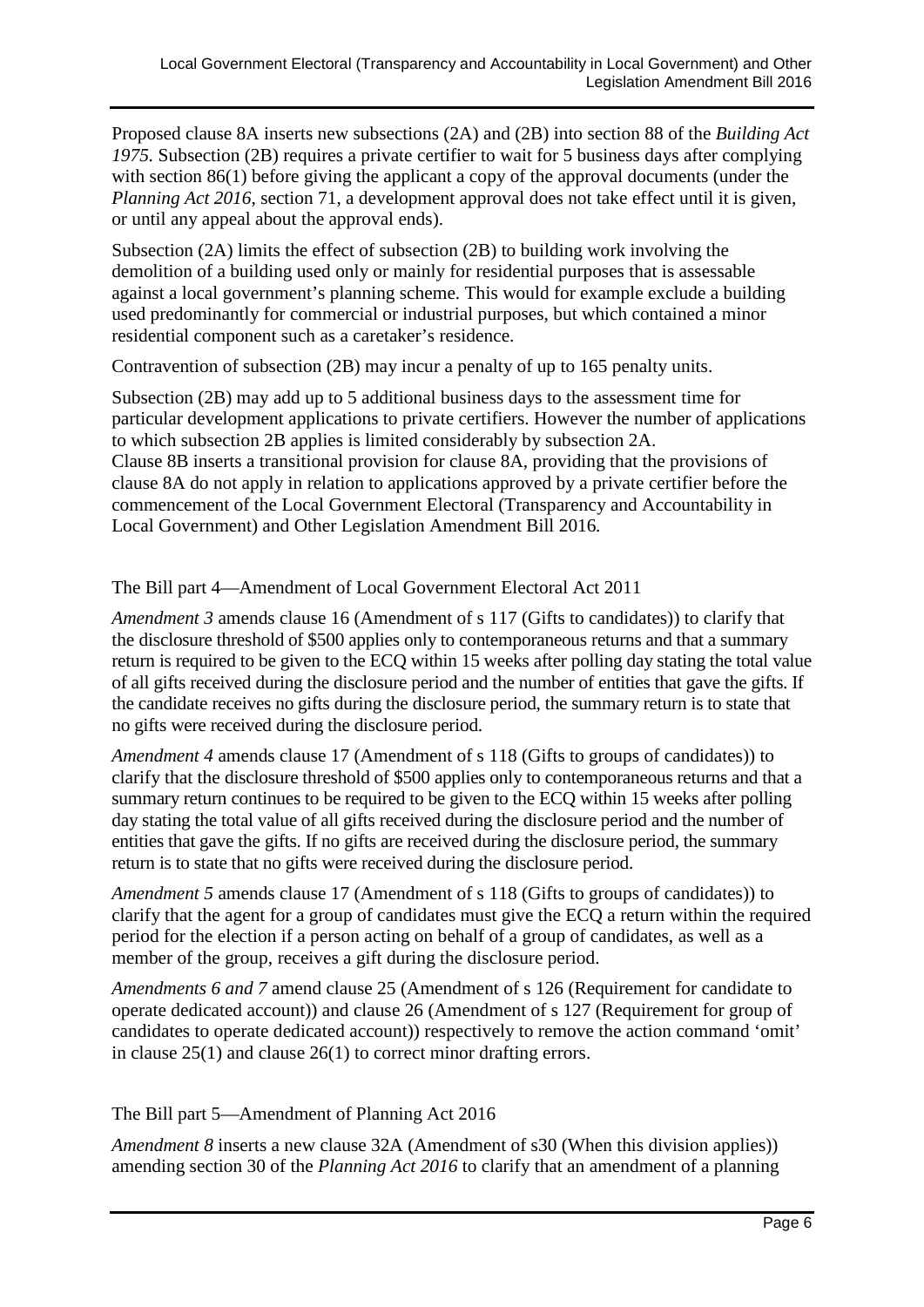scheme under the *Planning Act 2016* section 276, to include a "party house restriction area" is not an "adverse planning change" for section 30, and so does not give rise to a claim for compensation under that section.

The effect of amending of a planning scheme to include a "party house restriction area" is that the use of premises for a party house is not, and never was a natural and ordinary consequence of residential development, and was never authorised under any development approval for residential development.

Due to the retrospective character of this provision, the "before" and "after" development rights for a premises included in a party house restriction area are effectively the same, so do not give rise to injurious affection upon which a compensation claim may be based.

The amendment clarifies this by adding a reference to a party house restriction area to the list of matters under section 30(4) that do not give rise to compensation.

Amendment 8 also inserts a new clause 32B (Amendment of section 36 (Criteria for making or amending designation)) inserting a reference to any development scheme under the *Economic Development Act 2012* as a matter a designator must have regard to under subsection (7) in making a designation.

*Amendment 9* amends clause 33 of the Bill (Amendment of s48 (Who is the assessment manager)) by adding an additional subsection (2A) to section 48 of the *Planning Act 2016* providing that nothing stops a regulation under that section identifying more than one assessment manager in relation to different parts of particular development under a development application. The new subsection includes an example involving assessment of different parts of particular building work by a private certifier and a local government respectively.

This amendment is intended to compliment other provisions of the Bill establishing the relationship between development approvals given by private certifiers, and those given by local governments for the same development.

Amendment 9 also inserts subsection (2B) into section 48, adding a further limitation to the type of development applications an assessment manager under subsection (3) may receive. Subsection (2B) provides that subsection (3) applies only to a development application that requires code assessment only, and does not include a variation request. It is appropriate that a variation request be considered only be a local government, as the variation would affect the operation of the local government's planning scheme.

Amendment 9 also makes several minor clarifying amendments to section 48.

*Amendment 10* amends clause 35 (Amendment of s64 (Deemed approval of applications)) by omitting a requirement that standard conditions of deemed approvals must be made or amended using the same process as for making or amending a State planning policy, and inserting instead a requirement for the Minister to consult with the persons the Minister considers appropriate before making the standard conditions, and to notify the making of the standard conditions in the gazette.

The proposed standard conditions are a lengthy and complex document that may require frequent refinement or improvement. For this reason, clause 35 of the Bill separates the standard conditions from the development assessment rules, of which they are currently a part.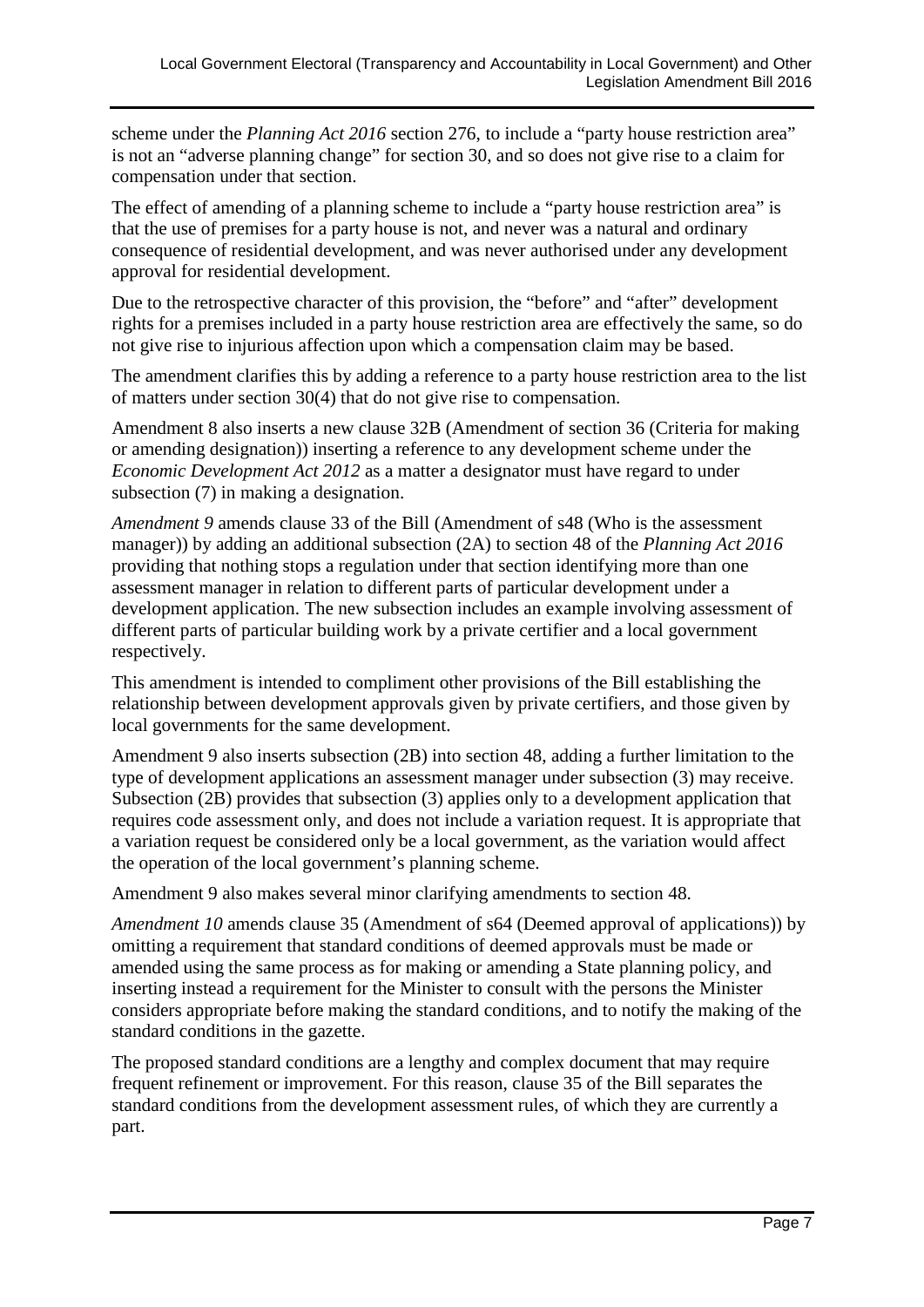However clause 35 currently continues to apply the same process for making or amending the standard conditions as for the development assessment rules. This may involve lengthy consultation processes for what are likely to be refinements of a minor or technical nature.

Consequently this amendment further modifies clause 35 by removing the requirement for the process for making or amending the standard conditions to follow the same process as for making or amending a State planning policy and replacing it with a simpler process.

This provides for flexibility for the standard conditions to be made or amended using more appropriate and targeted consultation than the broad community consultation required for a State planning policy.

*Amendment 11* inserts a new clause 40A (Amendment of section 78 (Making change application)) providing that the Minister is the responsible entity under that section for a change application in relation to a development approval given by the Minister under a direction or a call-in under chapter 3, part 6, and providing for the Minister to "remit" a change application to the assessment manager for the development application if the Minister considers the change application does not affect a State interest, in which case the assessment manager becomes the "responsible entity" for the change application.

*Amendment 12* inserts a new clause 41A amending section 80 (Notifying affected entities of minor change application) by inserting a reference to the Minister, consistent with the amendments under amendment 11.

*Amendment 13* amends clause 42 (Amendment of s81 (Assessing and deciding application for minor changes)) by making a minor clarifying amendment to section 81(2)(b) adding a reference to an earlier change application, and adding a reference in section 81(2) to the matters the Minister may assess a minor change application against, consistent with amendments under amendment 11.

*Amendment 14* amends clause 43 (Amendment of section 82 (Assessing and deciding application for other changes) to provide that if the Minister is the responsible entity:

- chapter 3 part 2 and 3 only apply to the extent they would have applied to the development application that was called in by the Minister, and in relation to which the change application has been made; and
- sections 105(5) and (6) apply for assessing and deciding the change application. These subsections provide that the Minister may consider any relevant matter, and need not consider any referral agency responses. This aligns the assessment criteria for a change application with those for the development application that was originally called in by the Minister and to which the change application relates.

*Amendment 15* amends clause 48 by including a reference in the definition of maximum adopted charge to the prescribed amount at the beginning of the 2017-2018 financial year. The provision clarifies arrangements given that there will no "prescribed amount" at the beginning of the financial year in which the Act commences, and provides that the maximum adopted charge during the first financial year of the Act's operation will be the prescribed amount. Proposed section  $112(2)(b)(ii)$ , which provides for the automatic indexation of the maximum adopted charge at the start of each financial year would not apply during the financial year in which the Act commences, because there would be no amount "last prescribed or amended".

*Amendment 16* inserts a new clause 49A (Amendment of s139 (Application to convert infrastructure to trunk infrastructure)) into the Bill that restructures, but does not change the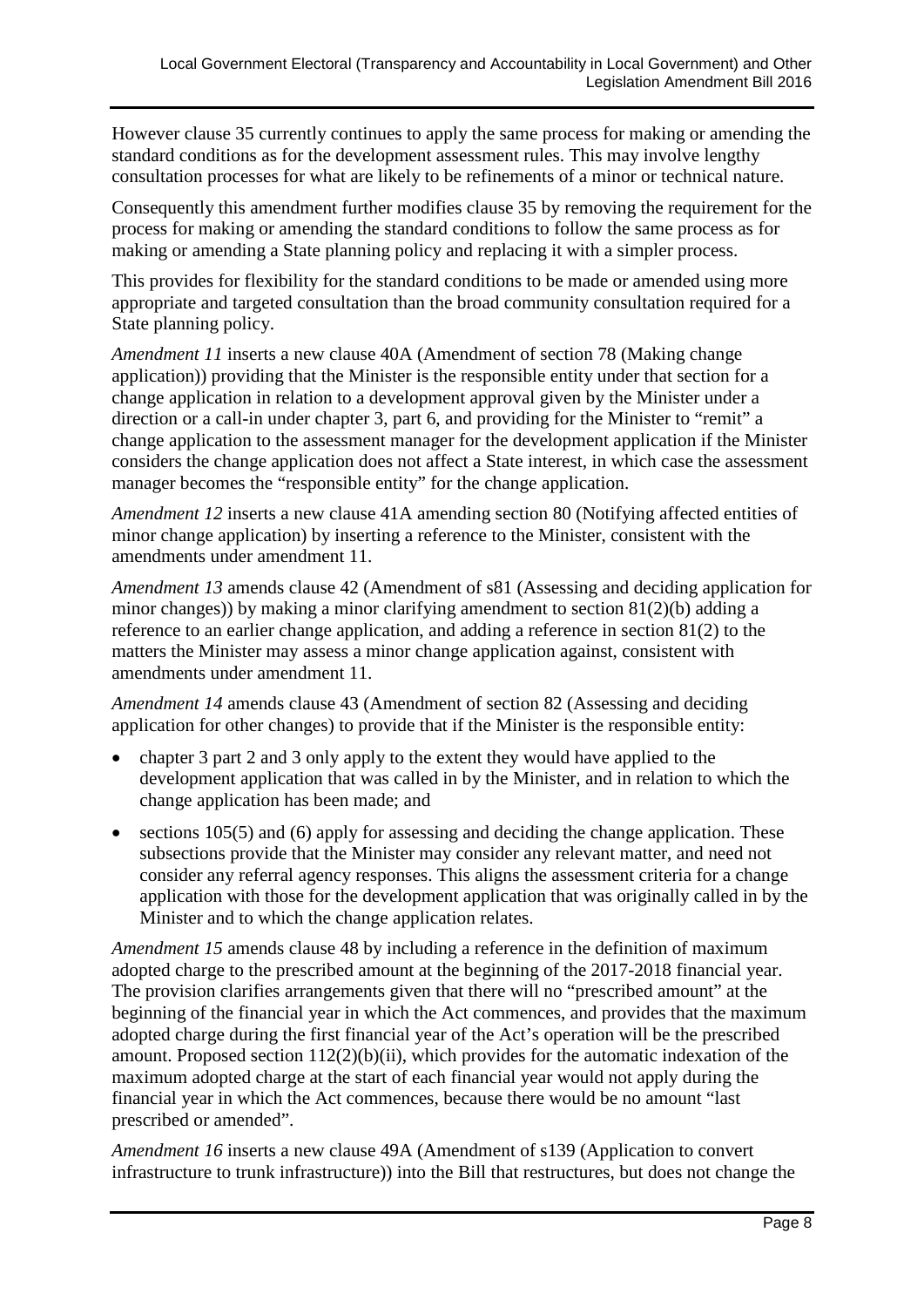effect of, the provisions under the *Planning Act 2016*, section 139, for applying to convert infrastructure to trunk infrastructure (a "conversion application")

The restructure is related to amendment 21, which clarifies the transitional arrangements for conversion applications, in response to submissions to the Committee querying the scope of the arrangements.

*Amendment 17* inserts a new clause 52A (Amendment of s277 (Assessment and decision rules for particular State heritage places)) into the Bill to correct a term in section 277 of the *Planning Act 2016* (Assessment and decision rules for particular State heritage places) the term "prudent or feasible" under that section should be "prudent and feasible" to reflect an existing term under the *Queensland Heritage Act 1992*.

*Amendment 18* amends clause 56 of the Bill (Insertion of new s307A) to clarify the scope of transitional arrangements for conversion applications under the *Planning Act 2016*. This amendment relates to amendment 16, and responds to submissions to the Committee querying the scope of the transitional arrangements.

*Amendment 19* inserts a new clause 56A (Amendment of s319 (Compliance assessment of documents or works)) into the Bill to clarify the scope of transitional arrangements under the *Planning Act 2016,* section 319, for documents or works subject to compliance assessment under the *Sustainable Planning Act 2009*.

Presently, section 319 would apply to plans of subdivision that had been approved under a compliance certificate but not registered on the commencement, or that require a compliance certificate after the commencement under a condition of a development approval.

Section 319 provides that the *Sustainable Planning Act 2009* continues to apply to matters requiring a compliance certificate, as generally there is no equivalent process for dealing with them under the *Planning Act 2016.*

However section 286 of the *Planning Act 2016* provides that development approvals requiring plans of subdivision, or plans of subdivision that have been approved but not registered on the commencement, are subject to the provisions of the *Planning Act 2016* from the commencement. Consequently there is a process for dealing with plans of subdivision under the new legislation.

The proposed amendment addresses this conflict by excluding plans of subdivision from the effect of section 319.

*Amendment 20* replaces clause 57 (Amendment of sch 1 (Appeals)) of the Bill to make the following amendments to schedule 1 (Appeals) of the *Planning Act 2016*:

- Omitting section 1(2)(g)(ii) of schedule 1 to remove a reference to the *Plumbing and Drainage Act 2002,* part 4 or 5. The effect of removing this paragraph is that appeals about matters under the *Plumbing and Drainage Act 2002,* part 4 or 5 may be made only to the Development Tribunal. This reflects current arrangements under the *Sustainable Planning Act 2009*;
- Omitting section  $1(2)(k)$  of schedule 1. Section  $1(2)$  of schedule 1 qualifies the range of matters that may be appealed to a Development Tribunal where the matters may also be appealed to the Planning and Environment Court under table 1 of schedule 1.

For example, both the Court and a Tribunal may hear appeals against decisions about development applications, however section 1(2) limits the scope of these matters that may be appealed to a Tribunal to matters relating to the *Building Act 1975*.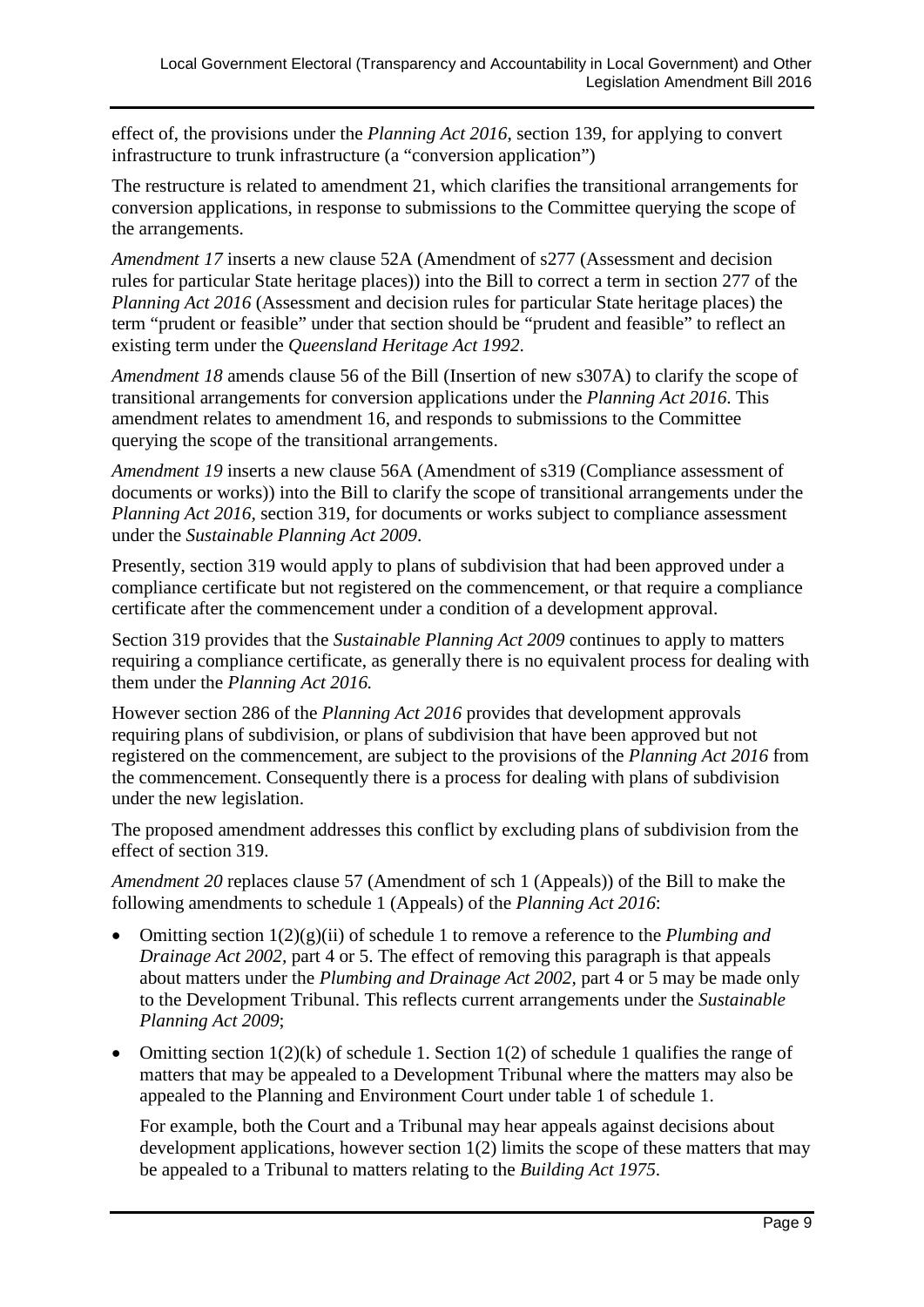Section  $1(2)(k)$  of schedule 1 refers to matters that, under another Act, may be appealed to a tribunal. This reference is not relevant to section 1(2) of schedule 1, as it does not relate to matters that may also be appealed to the Planning and Environment Court;

- Clarifying the scope of infrastructure-related appeals that may be made to a Development tribunal by;
	- omitting the term "a decision to give" from the beginning of section  $(2)(i)$  of schedule 1. Appeals to a tribunal in relation to infrastructure charges notices may be about a broader range of matters than the decision to give the notice, for example, the calculation of the charge;
	- limiting the ground of appeal in table 1, item 4(d) to the Planning and Environment Court, for consistency with current arrangements under the *Sustainable Planning Act 2009*;
- Including a definition of "storey" for section 1. This amendment is related to the removal of the definition of "storey" from schedule 2 (see amendment 21);
- Adding the term "for which an information notice must be given" after "decision" in table 3, item 3, line 3 of schedule 1. Adding this term clarifies the scope of appeals that may be made only to a Development Tribunal under the *Building Act 1975* or the *Plumbing and Drainage Act 2002*; and
- Making several amendments to clarify the relationship between schedule 1 and section 231 (which deals with matters that are non-appealable), in particular by clarifying the longstanding arrangements whereby decisions about applications called in by the Minister are non-appealable.

*Amendment 21* amends clause 58 (Amendment of sch 2 (Dictionary)) of the Bill by replacing the list of definitions omitted by that clause. In particular the omission of the definition of storey relates to the inclusion of a definition for that term under schedule 1 under amendment 20.

*Amendment 22* amends clause 58 (Amendment of sch 2 (Dictionary)) of the Bill by inserting a definition of *Queensland Building and Construction Commission* consistent with a reference to this body in schedule 1.

*Amendment 23* amends clause 58 (Amendment of sch 2 (Dictionary)) of the Bill by replacing a section reference, consistent with amendments 16 and 18.

The Bill part 7—Amendment of Planning (Consequential) and Other Legislation Amendment Act 2016

*Amendment 24* inserts a new clause 64A (Amendment of s64 (Amendment of s48 (Functions of private certifier (class A))) into the Bill which amends section 64 of the *Planning (Consequential) and Other Legislation Amendment Act 2016* (the Consequential Act). Section 64 of the Consequential Act amends section 48 of the *Building Act 1975* for consistency with the *Planning Act 2016*.

The effect of the amendment is to remove a term that is duplicated between the *Building Act 1975*, section 48(1) and (2) as a result of amendments in the Consequential Act; and

*Amendment 25* amends clause 65 (Replacement of s75 (Amendment of s83 (General restrictions on granting building development approval))) of the Bill, which amends the